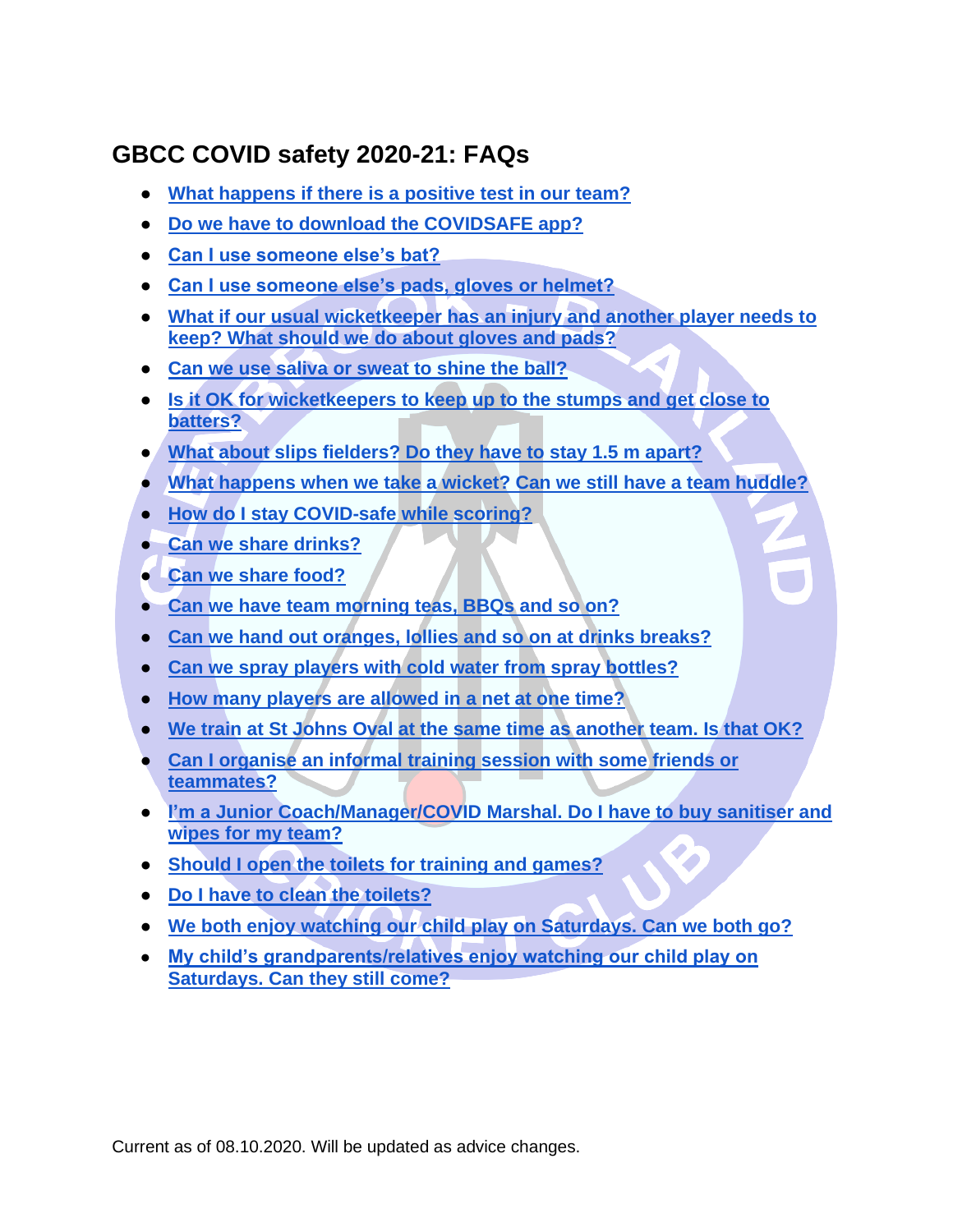**What happens if there is a positive test in our team?**

All participants, coaches, officials and volunteers who have been in contact must self-isolate for 14 days. Inform the GBCC COVID coordinator immediately.

<span id="page-1-0"></span>**Do we have to download the COVIDSAFE app?**

Cricket Australia strongly recommends that all participants, coaches, volunteers and parents download and activate the [COVIDSAFE app](https://www.health.gov.au/resources/apps-and-tools/covidsafe-app) to trace the spread of COVID-19.

**I usually use equipment from the team kit, and I can't afford to buy my own. What can I do?**

<span id="page-1-1"></span>Please contact your Team Manager or Captain to discuss this issue.

**Can I use someone else's bats, pads, gloves or helmet?**

<span id="page-1-2"></span>No. You cannot share equipment.

**What if our wicketkeeper gets injured and another player needs to keep? What should we do about gloves and pads?**

If possible select a replacement keeper who has their own keeping gear. If this isn't possible, your team kit should have an 'emergency' set of WK gloves. Please use these. Wash and sanitise as best you can afterwards.

**Can we use saliva or sweat to shine the ball?**

No. You must not use saliva or sweat to shine the ball.

<span id="page-1-3"></span>**Is it OK for wicketkeepers to keep up to the stumps and get close to batters?**

Yes. Wicketkeepers keeping up to the stumps will come into close proximity with batters. This is regarded as an exception to the guidelines.

<span id="page-1-4"></span>**What about slips fielders? Do they have to stay 1.5 m apart?**

No. Slips fielders standing close to each other are regarded as an exception to the guidelines.

<span id="page-1-5"></span>**What happens when we take a wicket? Can we still have a team huddle?** No. Please keep 1.5 m apart from other players at all times.

## <span id="page-1-6"></span>**How do I stay COVID-safe while scoring?**

Please keep 1.5 m from the other scorer. Bring your own chair. Bring your own pen or pencils. Try not to share pens or pencils. If you do need to share, please wipe down pens and pencils between use.

Current as of 08.10.2020. Will be updated as advice changes.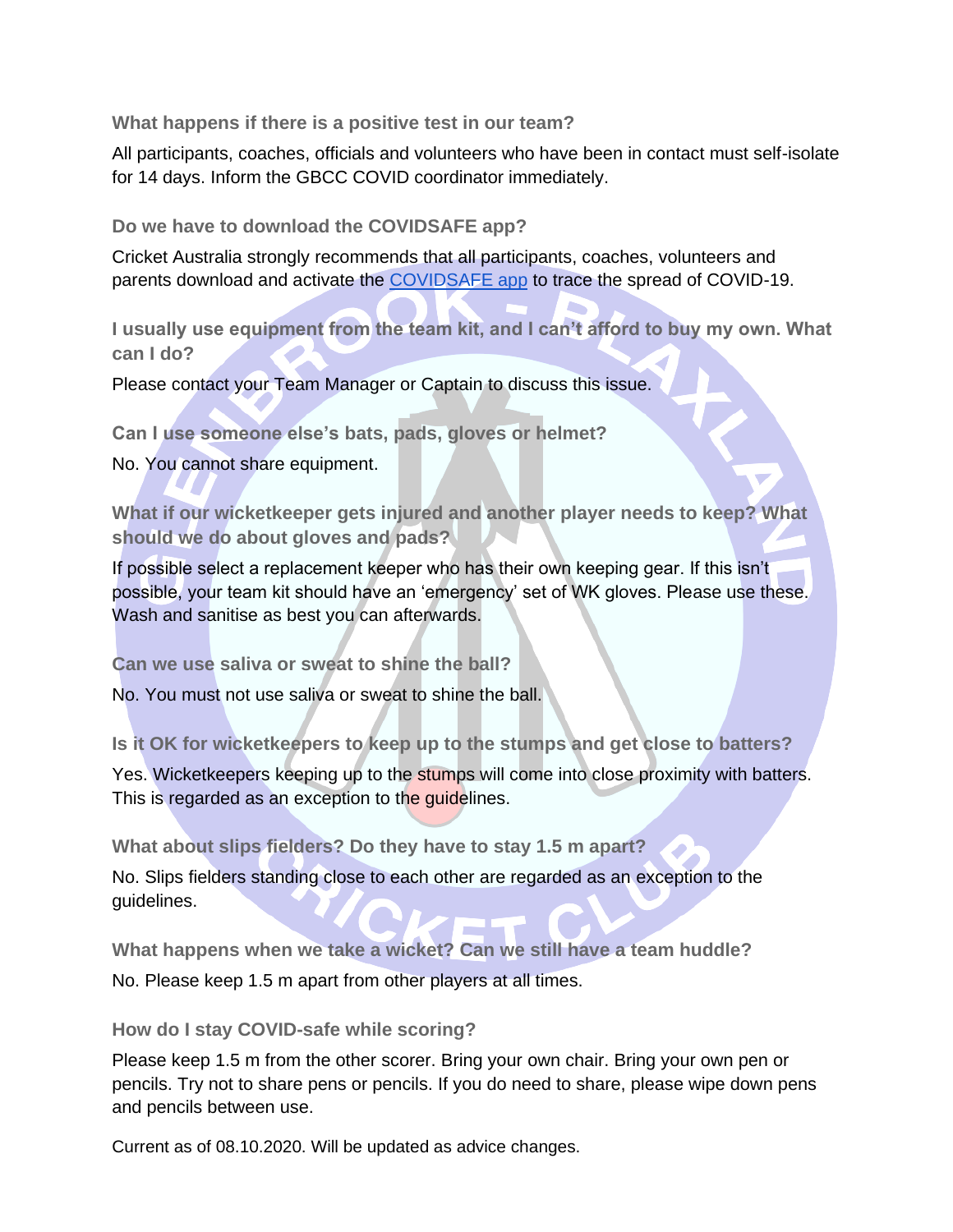#### <span id="page-2-0"></span>**Can we share drinks?**

<span id="page-2-1"></span>No. Please make sure you bring plenty of water for training and matches.

#### **Can we share food?**

<span id="page-2-2"></span>No. Please bring your own food and snacks.

**Can we have team morning teas, BBQs and so on?**

No. Individual players should bring their own drinks, food and snacks. Please do not share drinks, food or snacks.

<span id="page-2-3"></span>**Can we hand out oranges, lollies and so on at drinks breaks?**

<span id="page-2-4"></span>No. Please do not share drinks, food or snacks.

## **Can we spray players with cold water from spray bottles?**

This should be fine, so long as only one person handles the spray bottle for the duration of the game and the bottle is washed and sanitised between games.

## <span id="page-2-5"></span>**How many players are allowed in a net at one time?**

**No more than five people per net** (including players and coaches) are allowed in a net at any time. If you have more players than can fit, we suggest you rotate them between the nets and fielding drills.

## <span id="page-2-6"></span>**We train at St Johns Oval at the same time as another team. Is that OK?**

Yes, this is OK. But please do the following:

- Talk with the coach of the other team about separate entry and exit points for your teams.
- Set up a separate kit area for your team.
- Keep the teams separate. Do not intermingle with the other team.

<span id="page-2-7"></span>**Can I organise an informal training session with some friends or teammates?**

Yes. But please:

- DO NOT wear club apparel.
- DO sign in using the club's [COVID-19 sign-in form.](https://www.gbcc.com.au/covid-19-sign-in-form)

<span id="page-2-8"></span>**I'm a junior coach/manager/COVID marshal. Do I have to buy sanitiser and wipes for my team?**

No. The club will supply these to you for your team.

Current as of 08.10.2020. Will be updated as advice changes.